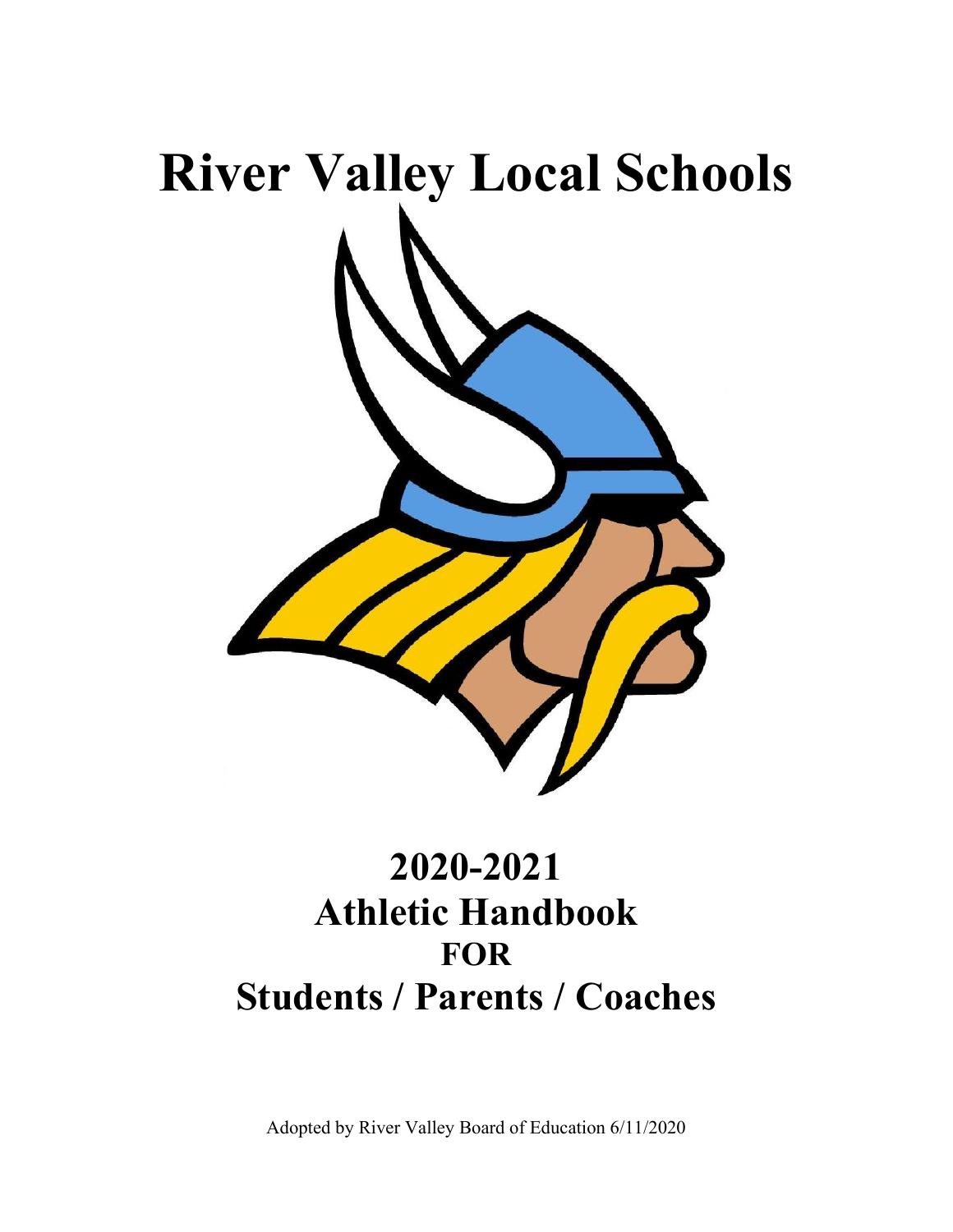# Table of Contents

| River Valley Athletic Information               | $\mathbf{1}$   |
|-------------------------------------------------|----------------|
| I. Athletic Philosophy                          | 2              |
| II. Handbook Purpose                            | $\overline{2}$ |
| III. Governance                                 | 3              |
| IV. General Eligibility                         | 3              |
| V. Getting Started                              | 3              |
| VI. Team Selection                              | $\overline{4}$ |
| VII. Disciplinary Procedures                    | $\overline{4}$ |
| VIII. Attendance                                | $\overline{4}$ |
| IX. Transportation                              | 5              |
| X. Parent/Coach/Athletic Director Communication | 5              |
| XI. Academic Eligibility                        | 5              |
| XII. Alcohol, Tobacco, and Illicit Substances   | 6              |
| XIII. Drug Testing Policies and Procedures      | 6              |
| XIV. Behavioral Expectations                    | 12             |
| XV. Sportsmanship Expectations                  | 13             |
| XVI. Social Media                               | 13             |
| XVII. Students Leaving a Team Mid-Season        | 13             |
| XVIII. College Signings                         | 14             |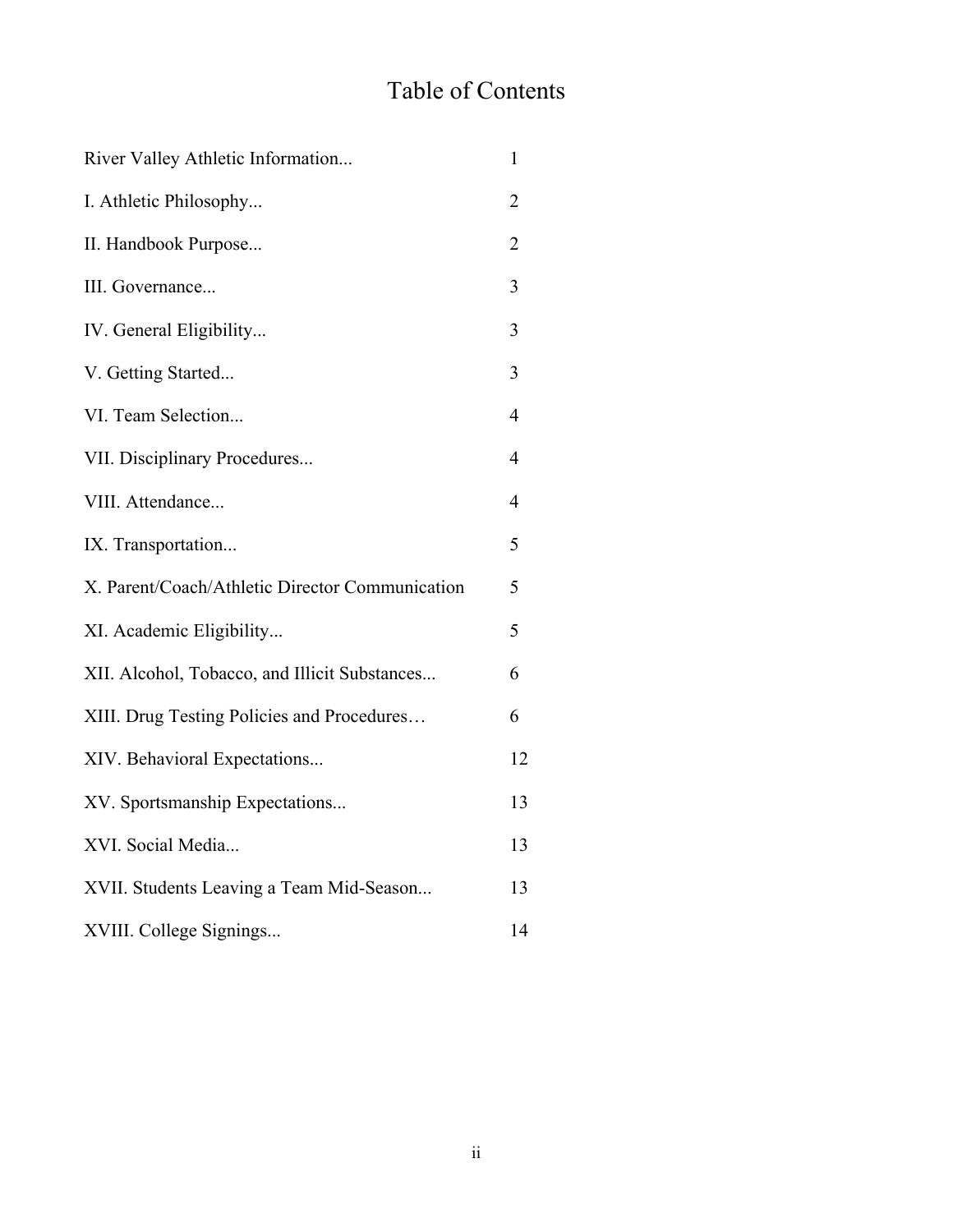# **River Valley Athletic Information**

River Valley Local School District 197 Brockelsby Road Caledonia, OH 43314 (740) 725-5400

River Valley High School 4280 Marion-Mt.Gilead Road Caledonia, OH 43314 (740) 725-5800

River Valley Middle School 4334 Marion-Mt. Gilead Road Caledonia, OH 43314 (740) 725-5700

Mascot: Vikings Colors: Columbia Blue and Gold

Superintendent Adam Wickham awickham@rvk12.org

> High School Principal Barry Dutt bdutt@rvk12.org

High School Assistant Principal Mike Davis mdavis@rvk12.org

Middle School Principal Don Gliebe dgliebe@rvk12.org

7-12 Athletic Director & Middle School Dean of Students Travis Stout tstout@rvk12.org

> Athletic Event Supervisors John Klingel (9-12) John Wickersham (7-8)

Ohio High School Athletic Association (OHSAA) National Federation of State High School Associations (NFHS) Mid-Ohio Athletic Conference (MOAC)

For complete information, including schedules, visit rvk12.org/athletics.aspx

Follow @RiverValleyAD on Twitter for game updates, scores, etc.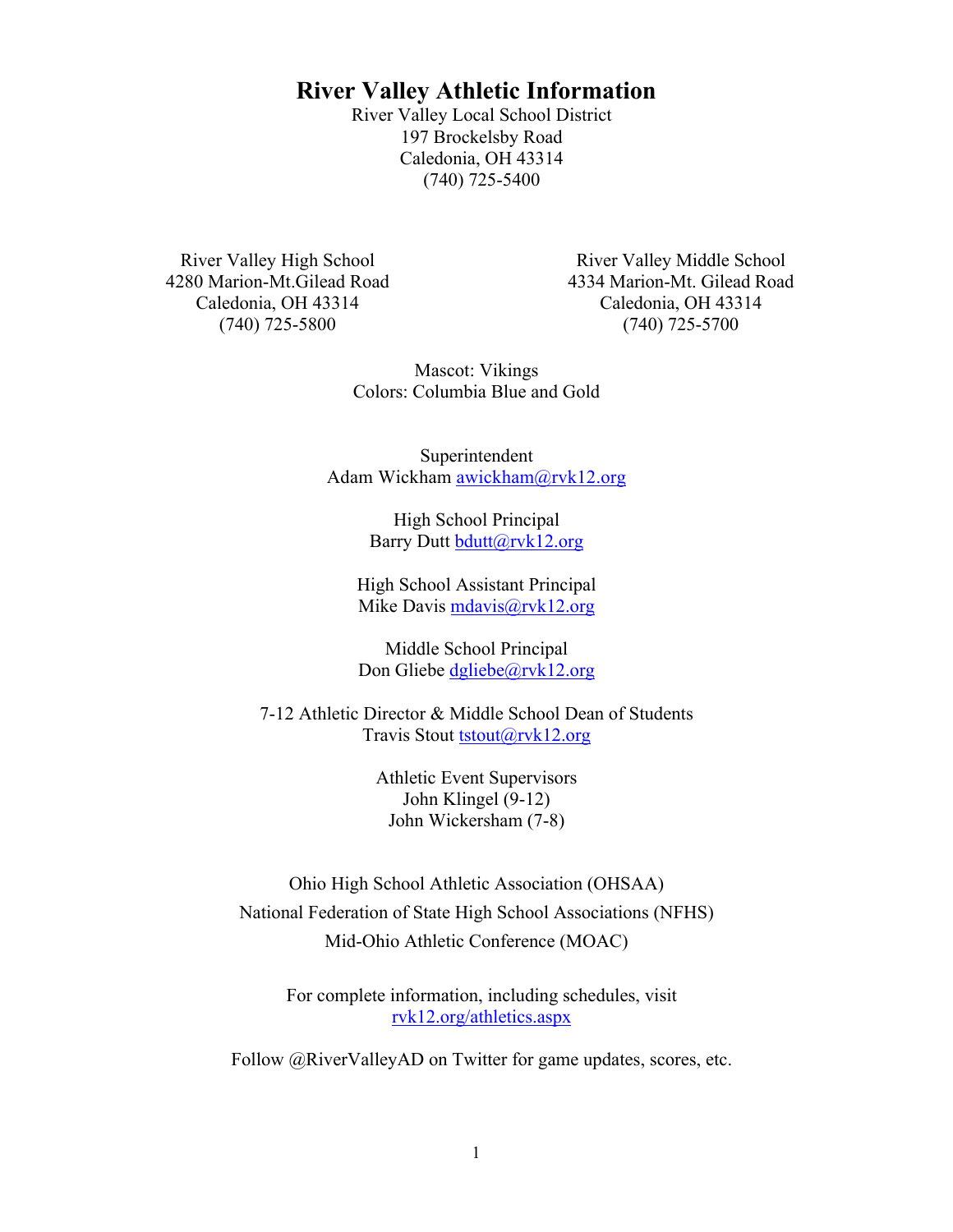#### **I. Athletic Philosophy**

With the help of a TEAM made up of parents, students, boosters, staff, and community, the River Valley Athletic Department provides activities for students in grades 7-12 that complement their education in ways not provided by the curriculum. For the athletic program to be successful, there must be tremendous communication and effort from all members of this team.

Athletic participation is a privilege that encourages students to create high quality habits needed for success in the classroom first, as well as on the field of play. Being a part of an athletic team at River Valley will also help prepare students to become productive adults after high school. Coaches, students, and parents who are involved in athletics are at all times expected to model good sportsmanship and set an example that reflects positively on our school and community. At all times, all River Valley teams will "win with honor and lose with class." These high standards of behavior, scholarship, and citizenship are important to a sound athletic program.

Finally, the athletic program will be conducted in accordance with existing River Valley Board of Education policies, middle and high school handbook rules and regulations, as well as league, state and national association guidelines. As used in this handbook, "student," "student athlete," or "participant" refer to a River Valley student who has chosen to participate in an extracurricular program. "Parent" refers to the student's parent, guardian, or custodian.

#### **II. Purpose**

The purpose of this handbook is to establish expectations for conduct and to provide a resource to parents, coaches, and students of grades 7-12 to refer to as situations arise, and to answer questions related to the athletic department. The policies and procedures within this handbook create a framework that allows stakeholders within River Valley athletics to best work together. Although the handbook is intended to be comprehensive, inevitably situations will occur that are not outlined in this handbook. In addition, student athletes must comply with the Student Code of Conduct set forth in the high school and/or middle school handbook at all times, as well as individual athletic program rules, and the standards of conduct specific to athletes set forth in this handbook.

Coaches, students, and parents are obligated to be knowledgeable and supportive of these policies and procedures. Participation in athletics at River Valley is a privilege, not a right. When joining a team, students are choosing to take on the extra responsibilities and obligations set forth by their coaches, the school, the administrative team, and this handbook. Failure to meet these responsibilities or the requirements of this handbook and/or the school handbook can result in consequences up to and including removal from a team/teams.

Parents and students are required to sign the "**Acknowledgement of Athletic Policies Agreement**" on their FinalForms account stating that this handbook has been read and understood before the student may participate in a sport. Please refer to this handbook throughout the year for all sports*.*

**Beginning with the date that the student and parent(s) sign the "Acknowledgement of Athletic Policies Agreement**," **policies are in effect for one calendar year. There is no "off-season" as far as adherence to this handbook. Policies are in effect for student athletes 24 hours per day, 7 days per week, and 365 days per year.**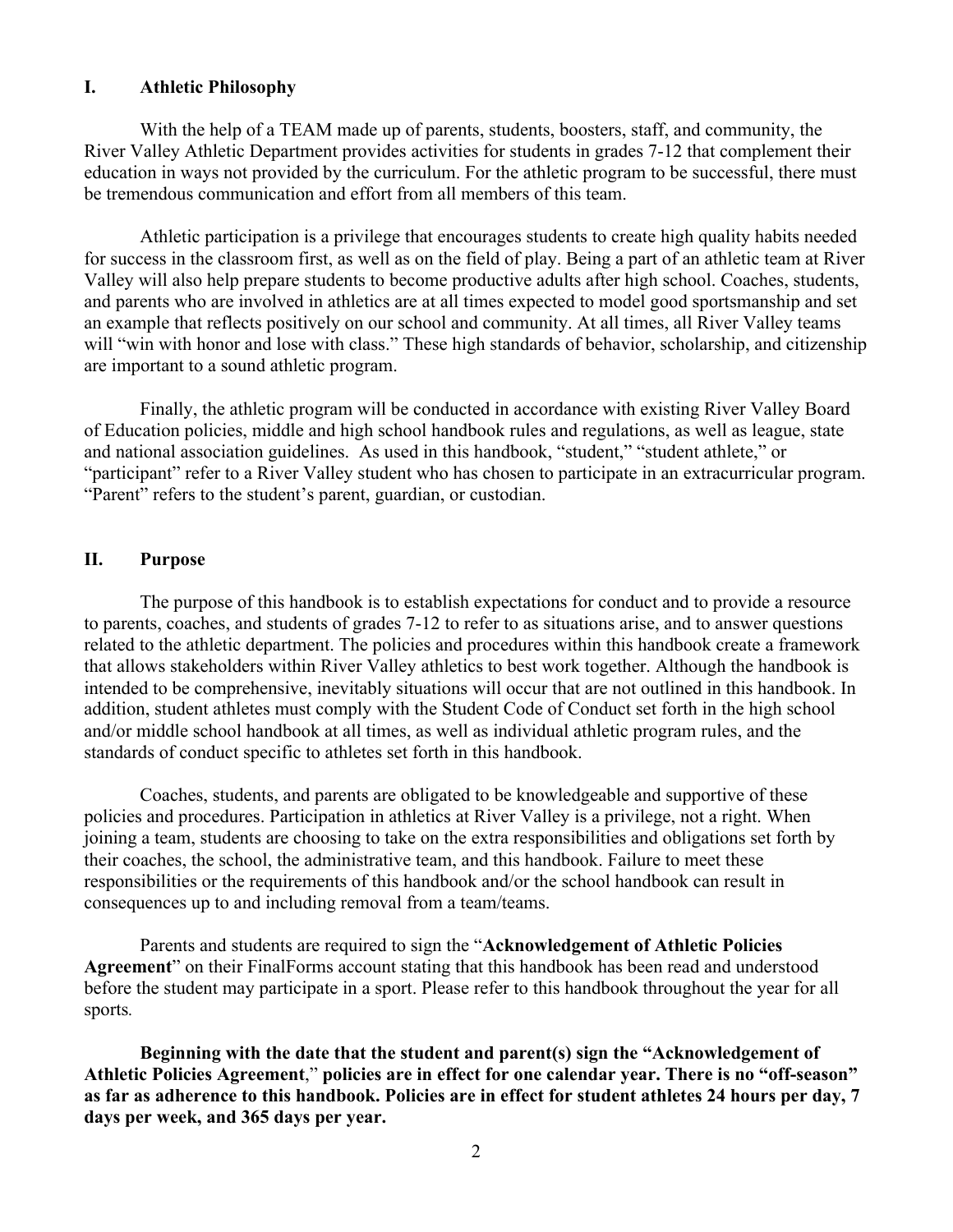#### **III. Governance**

- 1. River Valley Local Schools Board of Education The Board of Education is the ruling agency for the River Valley Local Schools.
- 2. The Ohio High School Athletic Association (OHSAA) River Valley High School and Middle School are voluntary members of the OHSAA and agree to abide by and enforce all rules and regulations promulgated by this association.
- 3. The National Federation of State High School Associations (NFHS) The NFHS serves, protects, and enhances the interstate activity interests of high schools belonging to state associations (such as the OHSAA). The NFHS is both a service and regulatory agency.
- 4. The Mid Ohio Athletic Conference (MOAC) River Valley High School and Middle School are members of the MOAC. The league promotes and organizes athletic activities among its member schools, including River Valley, Clear Fork, Galion, Marion Harding, Ontario, Pleasant, and Shelby for the 2020- 21 school year. Highland will be joining the MOAC in the 2021-22 school year.

#### **IV. General Eligibility**

Student athletes are subject to all general regulations and eligibility bylaws of the OHSAA. This includes non-traditional students, transfers, move-ins, etc. Please visit OHSAA.org for more information.

#### **V. Getting Started**

In order to participate in any school-sponsored tryout, practice, or contest, a student must meet the academic eligibility requirements set forth in this handbook, must not be in violation of the behavior expectations or substance abuse policy set forth in this handbook, the Student Code of Conduct, and Board policy, and must have the following items on file in the office:

- a. OHSAA Physical Form
- b. First half of Pay to Participate Fee due on closest school day to the following dates:
	- i. September 1 Fall Season
	- ii. December 1 Winter Season
	- iii. April 1 Spring Season

\*\*Second half of fee due by first post-season contest, or last regular season contest, whichever comes later.

...AND, parents and students must sign the following items on FinalForms:

- a. Informed Consent Form for Drug Testing
- b. Athletic Insurance Waiver
- c. Ohio Health Consent to Treatment Form
- d. HB 639 Emergency Medical Form
- e. Ohio Department of Health Lindsay's Law & Concussion Sign Off Forms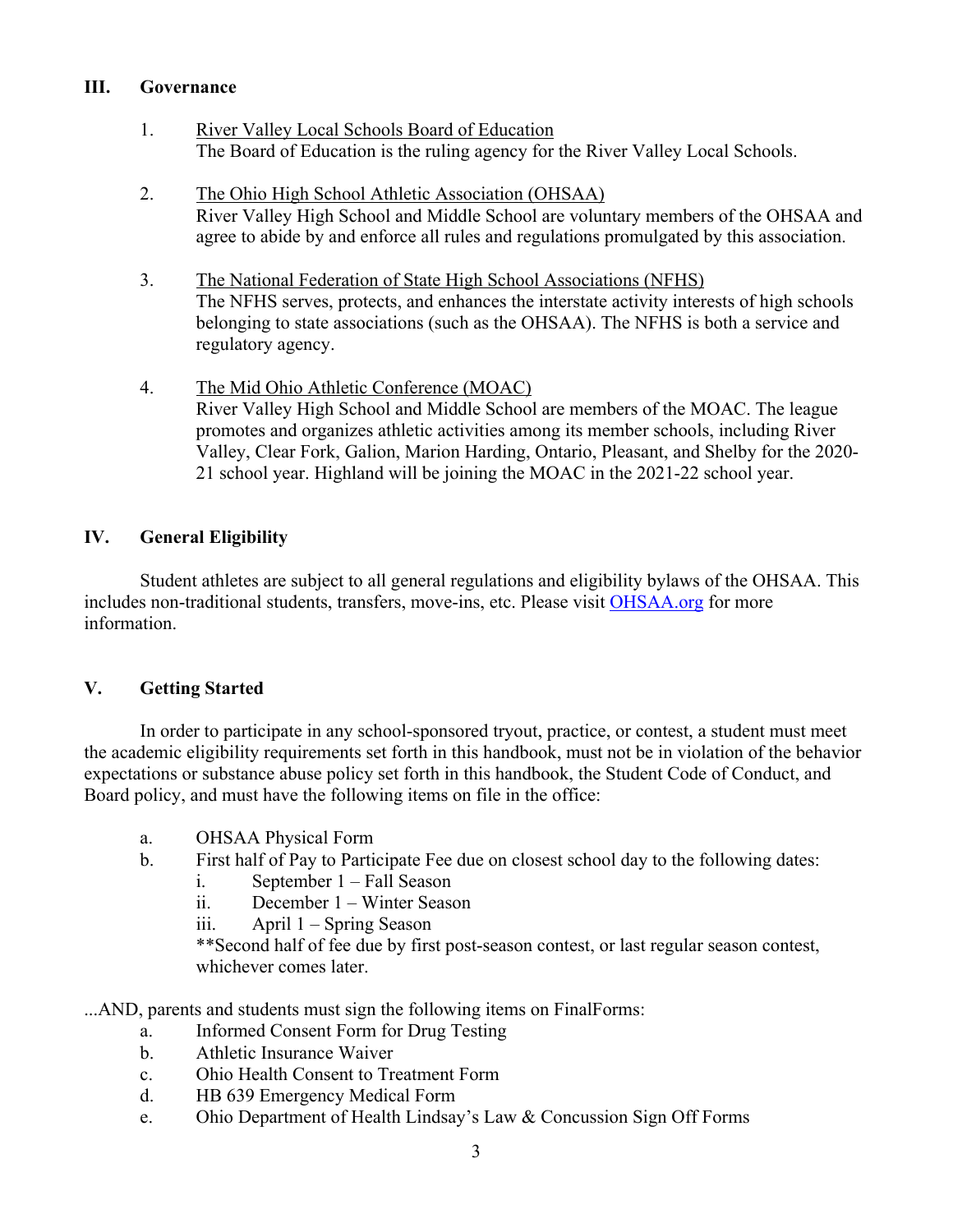f. Acknowledgement of Athletic Policies Agreement Form

#### **VI. Team Selection**

Tryouts for athletic programs are open to all students providing they meet the standards for participation outlined in this handbook. In certain sports, more students try out than can be kept on a team, and cutting students from a team is necessary. This is a difficult process and all coaches realize that sensitivity and communication are essential. Coaches have discretionary authority in choosing their teams, and placing students on JV or Varsity levels. Students may move between JV and Varsity as a season progresses at the full discretion of the coaching staff.

Going into a season, if coaches deem that cuts may be necessary, there must be a tryout start and end period. Throughout this tryout period, each sport's coaching staff will evaluate team prospects and decide which students will be placed on the team. Making the team in previous seasons is not a guarantee of making the team in a current season. Students who do not make the team should be informed in person by the coach.

#### **VII. Disciplinary Procedures**

Parents and students are required to sign the "**Acknowledgement of Athletic Policies Agreement**" stating that this handbook has been read and understood before participating in a sport. Please refer to this handbook throughout the year for all sports.

In addition, each student and a parent/guardian should be present for one OHSAA pre-season meeting, as well as a team meeting after teams are chosen where the coach shall explain the program rules. A copy of those rules should be provided for students to review. Missing these meetings does not void any rules or policies listed in this handbook, or any individual program rules or policies. Coaches have the right to handle discipline up to and including suspension from contests and/or recommendation for removal from the team in accordance with program rules and policies.

When a disciplinary situation occurs that could result in a student being removed from a team or activity, the athletic director shall complete a "**Notice Of Intended Removal"** form before a decision is made. This form shall state the nature of the violation and be signed by the Athletic Director and the student. The Athletic Director will then hold an informal hearing where the student is provided an opportunity to ask questions and present their side of the situation. Following this hearing, the athletic director will inform the student of the disciplinary action to be taken.

#### **VIII. Attendance**

In order to participate in a given day's practices or contests, a student must be present for at least half of their scheduled classes for that day. The High School or Middle School Principal, Assistant Principal, or Athletic Director may waive attendance guidelines when an excused absence is deemed necessary. Excused absences are outlined in the River Valley student handbook.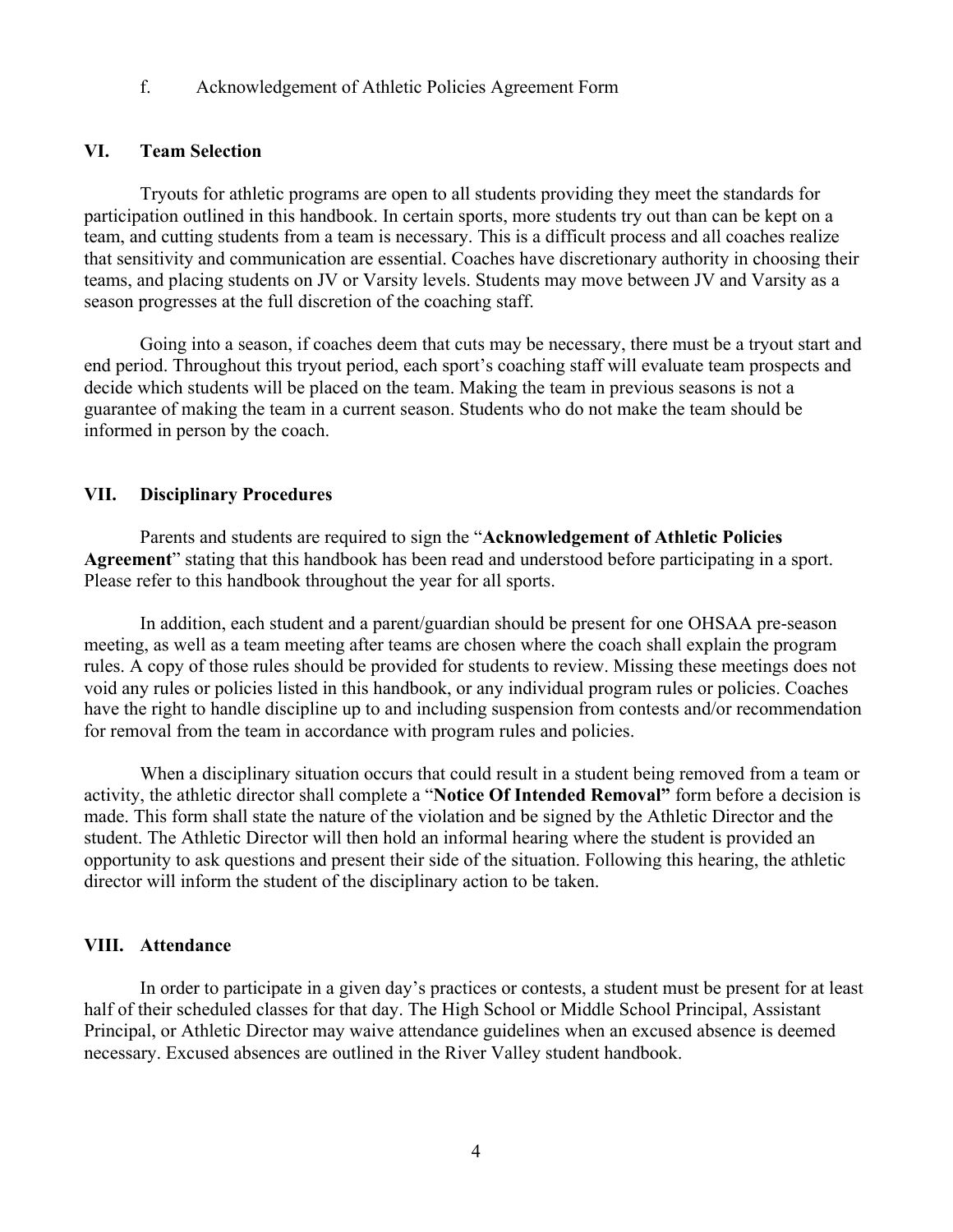#### **IX. Transportation**

Students are expected to travel to and from a contest, scrimmage, etc. on school-provided transportation unless a waiver has been signed in accordance with this section of the handbook. If school bus transportation will not be provided in a particular instance, the coach or other River Valley administrator will communicate with students and parents on a case-by-case basis about the transportation to be provided. No student may be transported by private vehicle (either being driven or driving themselves), unless the parent has communicated with the athletic director or building principal and obtained approval for this exception, and the River Valley Transportation Waiver has been completed and submitted to the athletic director or building principal.

#### **X. Parent/Coach/Athletic Director Communication**

It is reasonable to expect that situations will arise that would call for discussion, explanations, or simply dialogue between parents and coaches. It is the recommendation of the Ohio High School Athletic Association and the philosophy of the River Valley athletic department that those discussions occur at a scheduled time away from practice/game situations. The emotional ups and downs of pre/post-game situations for students, parents, and coaches dictate that this is not the most productive time for discussion of strategy, playing time, difference of opinion, etc.

Therefore, it is the policy of the River Valley athletic department that conference times between parents, coaches, and students be arranged on non-game days at the convenience of all parties involved.

- Requested meetings generally shall include parents and coaches, and it is strongly suggested that the student athlete be involved in these conversations. In most situations, misunderstandings will be ironed out at this time.
- Coaches determine playing time or strategy. Meetings shall not be used to attempt to persuade a coach to change his/her determination.
- If the meeting ends amicably, but conflict or disagreement is not resolved, parents and/or coaches may meet with the athletic director and/or building principal. **This will generally only be permitted after the initial meeting with the coach has taken place**
- In no instance will confrontational behavior in anger or at inappropriate times be tolerated.

#### **XI. Academic Eligibility**

#### *Grades 9-12:*

- Student scholastic eligibility for participation is based on the immediately preceding 9-week period. The student must have passed 2.5 blocks of academic courses, or the equivalent, all of which must count towards graduation. In addition, students must have maintained a grade point average of 1.0 during the immediately preceding 9-week period. (Note: PE only counts as  $\frac{1}{4}$ credit towards the 2.5 block standard of eligibility)
- Eligibility of  $9<sup>th</sup>$  grade students for the fall grading period is based on the student having passed 4 classes during the final grading period of their  $8<sup>th</sup>$  grade year.

#### *Grades 7-8:*

• Student scholastic eligibility for participation is based on the immediately preceding 9-week period, in which the student must have passed 4 classes.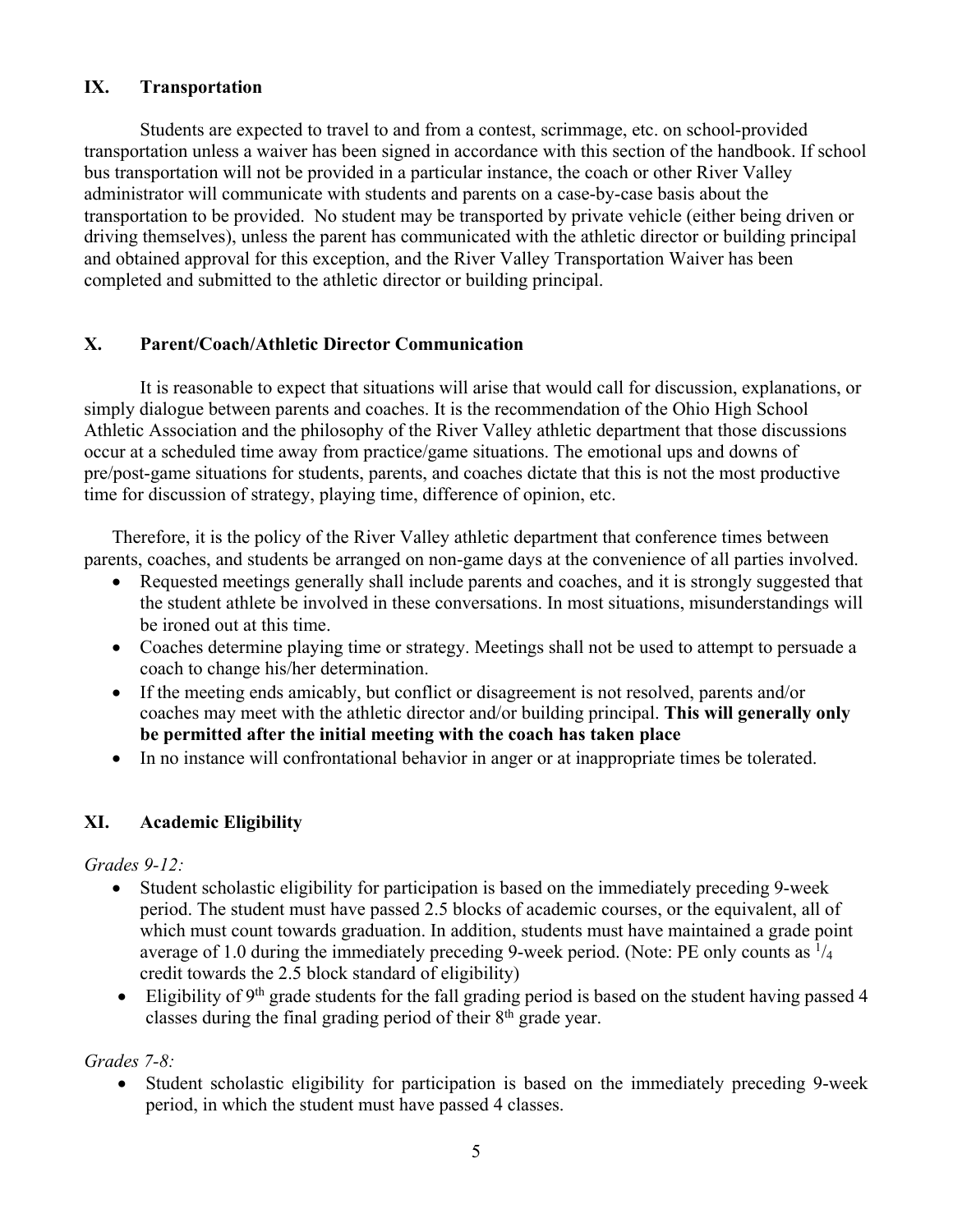• Scholastic eligibility of  $7<sup>th</sup>$  grade students during the fall grading period is not considered, as long as they are enrolled in school.

#### *All Grades:*

- Summer school grades/credits may not be used to substitute for failing grades from the last grading period of the regular school year.
- In accordance with OHSAA Bylaw 4-4-3, eligibility or ineligibility for the first grading period starts at the beginning of each fall sport's OHSAA season.
- In accordance with OHSAA Bylaw 4-4-3, the academic eligibility or ineligibility of a student other than in the first grading period continues until the start of the fifth school day of the next grading period, at which times the grades from the preceding grading period become effective. Holidays and school breaks **do not** count towards the five-day total. Faculty in-service, calamity days, and regular school days do count.
- In accordance with OHSAA Bylaw 4-4-3, a student coming off of academically ineligible status may become eligible five calendar days after the end of the grading period if an administrator can verify the passing grades.

#### **XII. River Valley Athletics – Participant Prohibition on Alcohol, Tobacco, and Illicit Substances**

Participants are expected to refrain from using and/or possessing tobacco and using, selling, and/or possessing alcohol or illicit substances at all times. This also applies to possession of any associated paraphernalia and look-alike paraphernalia. This is a 24/7/365 policy, with participants found in violation being subject to the same consequences as for a positive drug test result under the drug testing policy in section XIII of this handbook, regardless of the location of the violation, or the student's age at the time of the infraction. They may also be subject to discipline under the Student Code of Conduct, as applicable

#### **XIII. River Valley Local Schools – Drug Testing Policy for Grades 9-12, Including Students with Driving Privileges And Participants in Athletic/Extracurricular Activities**

#### **1. Purpose of Policy**

Participation by students in athletics and non-athletic extracurricular activities offered by River Valley Schools is a privilege, not a right. Likewise, permission for students to drive to school is a privilege, not a right. **High school students** who choose to partake in these privileges will be expected to refrain from using alcohol, tobacco, and illicit substances and will be subject to random drug and alcohol testing as set forth in this policy.

The River Valley Local School District Board of Education is concerned that high school students of the District are or may be using alcohol and illicit substances. Such usage threatens the health and safety of the student using the alcohol or illicit substances, other students, and the community at large. The Policy institutes a program of deterrence for high school athletes, extracurricular participants, and students given privileges to drive to school, reflecting the Board of Education and community's strong commitment to establishing a drug-free and alcohol-free school program.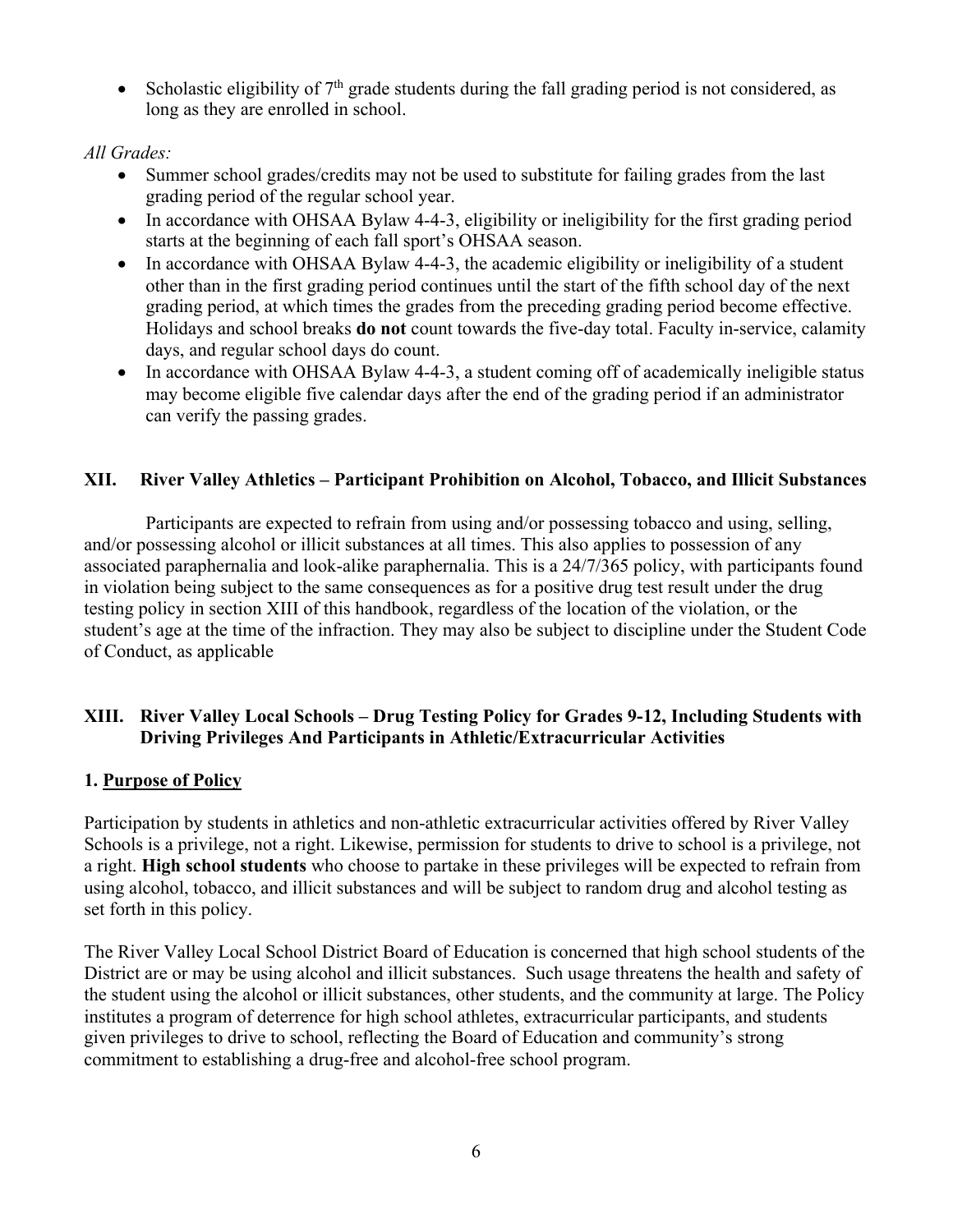The purpose of this program is fourfold

- 1. Provide for the safety of all students.
- 2. Undermine the effects of peer pressure by providing a legitimate reason for students to refuse to use alcohol, tobacco or other illicit substances.
- 3. Encourage students who use alcohol and/or illicit substances to participate in an appropriate treatment program.
- 4. Prevent the impact drug and alcohol use has on the learning centers of the brain, allowing students to work towards their full academic potential while enrolled in River Valley Local Schools.

# **2. Applicability of Policy**

This testing policy applies to all high school students who choose to obtain privileges to drive to school and/or participate in any extracurricular activities during the school year at River Valley Local Schools. Consequences for violation of the policy will be cumulative during grades 9-12.

# **3. Relevant Definitions:**

Participant: Any student participating in a River Valley School District athletic program or extracurricular activity and any student choosing to obtain privileges to drive to school. This includes student cheerleaders as well as students participating on club teams.

Extracurricular: Any optional pupil activity program operated by River Valley School that includes performances or competitions and does not involve a grade.

Athletic Season: In-season start dates will begin as published by the Ohio High School Athletic Association or sanctioning organization and continue until the completion of each sport's final state tournament contest. There are three athletic seasons: Fall, winter, spring.

Non-Athletic Extracurricular "Seasons": An extracurricular "season" begins with the first tryout session (or mandatory activity, if no tryout session) of that program for a given school year and ends on the date announced by the program's adviser or the building principal for a given school year.

Illicit Substance: Any controlled substance or other drug as referenced and included within the scope of Title 21, United States Code Sections 802 and 812, the possession, use, distribution or purchase of which is prohibited by federal and/or state law. This definition also includes all prescribed and over-thecounter drugs being used in any way other than for medical purposes in accordance with the directions for use provided for in the prescription or by the manufacturer. Anabolic steroids, "medical" marijuana, and CBD products that are prohibited under state and/or federal law are included in the prohibition regarding illicit substances.

Alcohol: Any intoxicating liquor, beer, wine, mixed beverage, or malt liquor beverage as defined in the Ohio Revised Code Section 4301.01. The term "alcoholic beverage" includes any liquid or substance, such as "near beer" which contains alcohol in any proportion or percentage. The term "alcoholic beverage" does not include a substance used for medical purposes in accordance with directions for use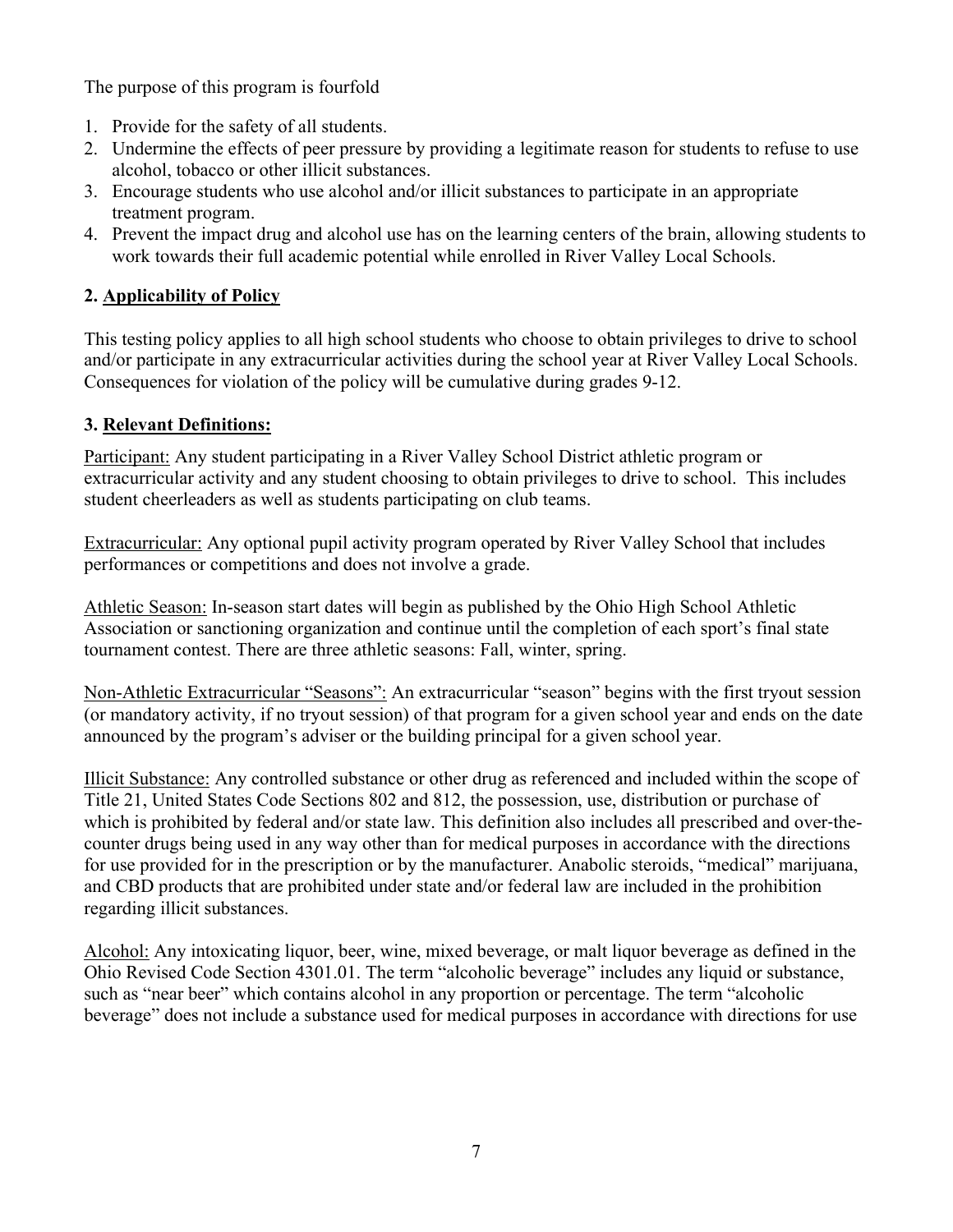provided in a prescription or by the manufacturer and in accordance with school district policy and rules related to the use of prescription and non-prescription drugs, provided the substance is:

- a. Authorized by a medical prescription from a licensed physician and kept in the original container, which shall state the student's name and directions for use; or.
- b. An over-the-counter medicine.

Tobacco: Any product made or derived from tobacco or containing any form of nicotine, if it is intended for human consumption or is likely to be consumed, whether smoked, heated, chewed, absorbed, dissolved, inhaled or ingested by any other means including but not limited to: any lighted or unlighted cigarette, cigar, pipe, bidi, clove cigarette, alternative nicotine products, electronic smoking devices, vapor products, any other smoking product, and spit tobacco, also known as smokeless, dip, chew and snuff, vape pods or devices, in any form, including look-alike products.

Vendor: The medical office or company selected by the Board of Education to carry out this Drug Testing Program, including its agents, employees, and any other individuals or entities who assist the Vendor in processing samples and performing urinalysis.

Designated Official: The individual designated by the District to oversee the Drug Testing Program.

#### **4. Substances for Which Participants May Be Tested**

LSD, alcohol, tobacco & vaping-related substances, Marijuana, Cannabinoids, Amphetamines, Methadone, Anabolic Steroids, Methaqualone, Barbiturates, Benzodiazepines, Opiates, Cocaine, Propoxyphene (Darvon), or any substance included in U.S.C. 802 (6), which an individual may not sell offer to sell, possess, give, exchange, use distribute, or purchase under State or Federal Law. This definition also includes all prescribed and over-the-counter drugs being used in any way other than for medical purpose in accordance with the directions for use provided for in the prescription or by the manufacturer.

#### **5. Procedures For Participants**

#### **a. Informed Consent for Testing**

At the beginning of each year/season or when a student moves into the District, Participants and parents/guardians/custodians will complete and sign the appropriate **River Valley Local Schools Informed Consent Agreement for Student Athletes/Extracurricular Participants and Students With Driving Privileges**.

No student may participate in any athletic/extracurricular activity and/or receive driving privileges until these forms are properly executed and on file with the School. The Head Coaches, Advisors and Administrators are responsible for distributing the Informed Consent Agreement to participants and parents/guardians/custodians and checking to see that that all participating students and their parents/guardian/custodian properly sign the Informed Consent Agreement prior to the time the participant joins the extracurricular activity, club, organization or begins to drive to/park at school.

#### **b. Urine Drug Testing Frequency**

i. At the beginning of each year/season or when a student moves into the District, all students wishing to participate in athletic/extracurricular activities or drive to school will be subject to urine testing for alcohol and illicit substances at the expense of the participant, which will be completed on a specified date and time coordinated between the District and the Vendor. The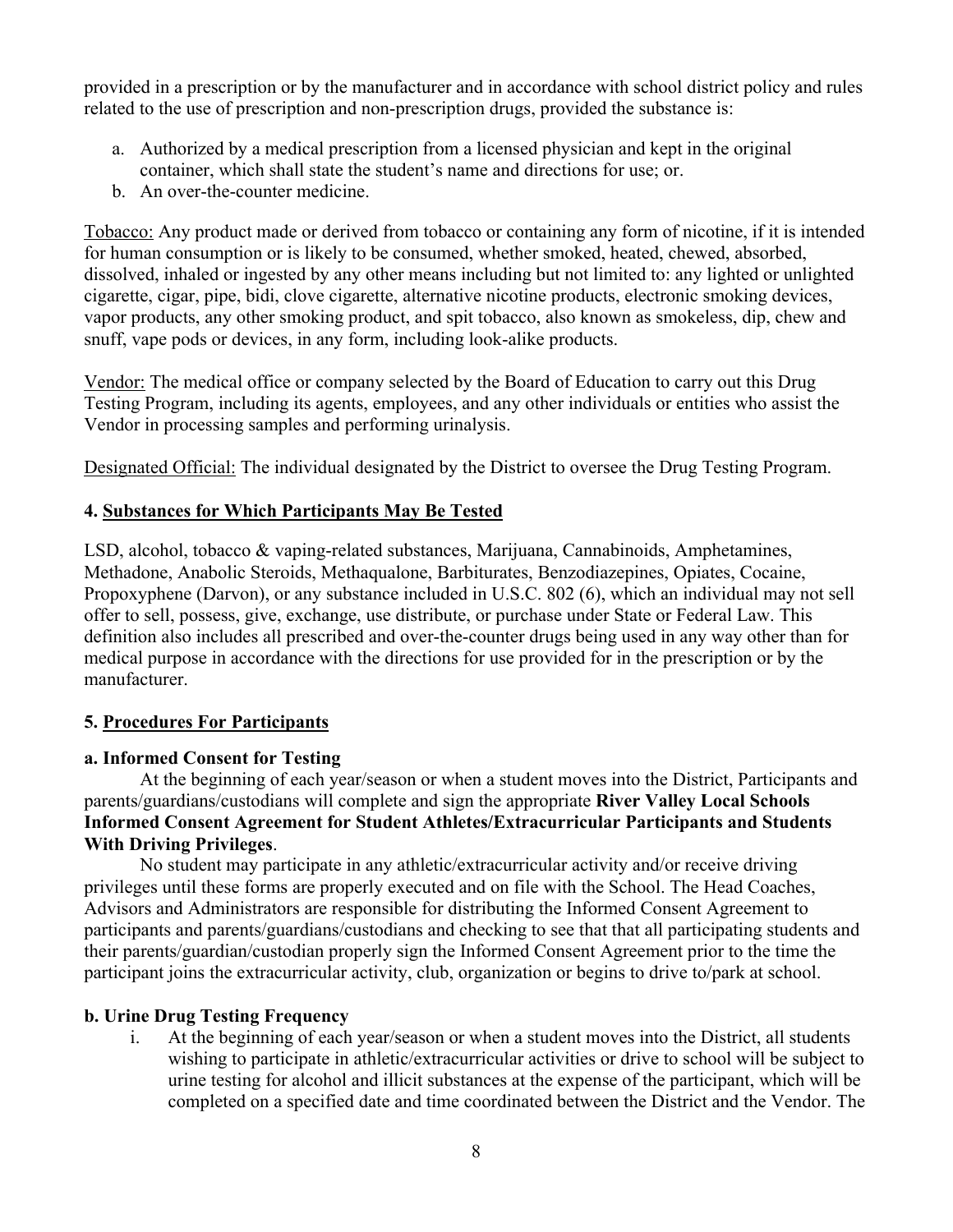collection process will take place on school property or at a Board of Education approved testing facility.

- ii. Random testing of students who participate in athletic/extracurricular activities shall be conducted during the defined season for the activity. Random testing of students with driving privileges shall be conducted throughout the school year, as long as the participant continues to wish to exercise the privilege. The District will collaborate with a board-approved vendor to use a system that ensures participants are selected in a random fashion from a pool of those who are subject to random testing. Each team, club or organization may have up to 20% of its participants tested per random selection. Students join the testing pool for an athletic season by participating in the first tryout session/practice on or after the OHSAA start date. Students join the testing pool for a non-athletic extracurricular activity's "season" by participating in the first tryout session/mandatory activity of that program for a given school year. Participants may be tested more than once per season and/or year. Random testing will be unannounced, and the date(s) will be selected by the district and/or vendor and shall not follow any recognizable pattern. A participant refusal to submit to urine drug testing will be considered a positive test result.
- iii. Participants who leave an athletic team for any reason during a season remain in the random drug testing pool until the end of that sport's varsity season (final OHSAA tournament contest).

#### **c. Collection Process**

Participants who are selected for random testing must have a picture ID or be identified by the Athletic Director or Principal. No exceptions will be allowed.

The Athletic Director will be responsible for ensuring that all of the testing forms are completed and signed by both parent/guardian/custodian and student prior to testing. No student is to enter the collection site until forms, money and proper ID (or identification by AD or Principal) are presented.

Any Participant selected randomly for urine drug testing who is not in school on the day of testing will be tested at the next available testing time, or during a makeup time which is also unannounced. Participants who cannot produce a specimen will be kept in a secured area to wait until they can test. If they leave this area they will not be allowed to test. They are not to have contact with anyone until after the sample is given. Participants who still are not able to provide an adequate urine specimen at the testing time will be unable to participate or drive to school until the proper specimen is provided.

Arrangements may be made for special collections at a Vendor Collection site with prior approval of the Building Principal or Designated Official. There may be an additional fee associated with the use of an off-site collection point.

The testing program, including the taking of specimens, will be conducted so as to safeguard the personal and privacy rights of the Participant. The test specimen shall be obtained in a manner designed to minimize the intrusiveness of the procedure. In particular, the specimen must be collected in a restroom or other facility behind a closed stall or other divider. The lab technician will stand near the restroom or stall and monitor the tests. Participants are required to follow the directives of the Vendor or the test may be invalidated and/or treated as Adulterated. Specimens are collected as split specimens. No purses, backpacks, bags, cups, drinks, or containers may be taken into the collection area with the Participant. All coats, vests, jackets, sweaters, hats, scarves, baggy clothing, etc. must be removed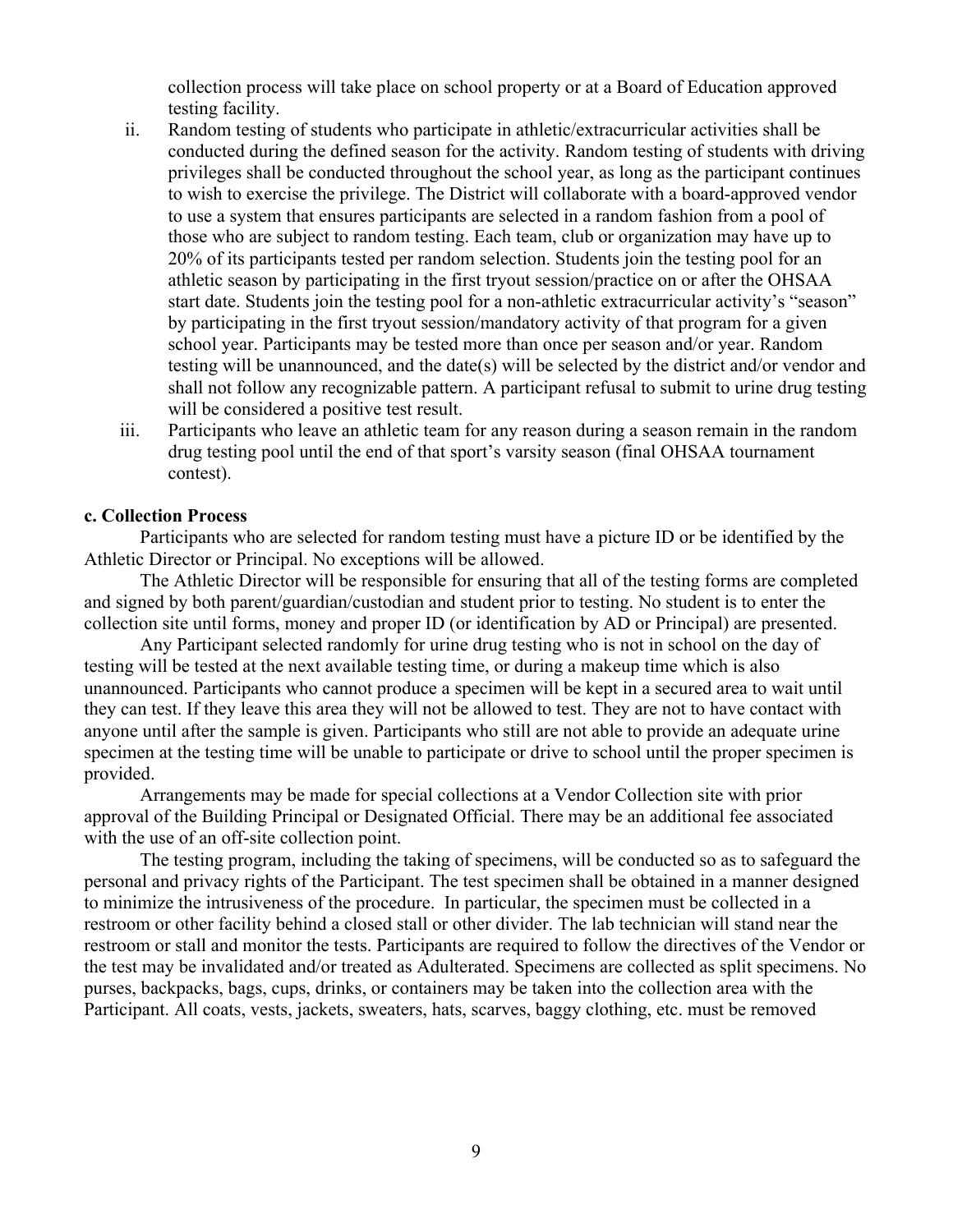before the students enter the collection area. Only shoes, pants and t-shirts or dresses may be worn in the collection area. Any infringement of the rules will result in the student taking the test over. In the event of a positive result, the specimen will be sent to a laboratory for confirmation of results and a certified Medical Review Officer will determine the results.

If the Participant tests positive for one or more illicit substances that are not otherwise illegal, such as prescription medication, the parent/guardian/custodian may be contacted for appropriate documentation to demonstrate that the illicit substance was prescribed for the student or was used according to the over-the-counter drug manufacturer's instructions. If requested, such documentation shall be provided within five (5) working days. Failure to provide requested documentation within the timeline will be considered a positive result.

The following actions of the Participant will be treated as a positive test result:

- Failure to report to the collection site after notification, unless excused by the Building Principal or Designated Official
- Refusal to submit a urine sample when required under the Policy
- Refusal to follow the directives of employees at the testing site with regard to the testing procedures
- Tampering with the sample for testing or attempting to subvert the collection/identification process
- Adulterated samples
- Confirmed positive test results for alcohol or illicit substance
- Aiding and/or abetting another Participant in violating this Policy
- Refusal to submit to a re-test when required following an inconclusive, adulterated, or suspect result

#### **6. Procedures In The Event Of A Positive Result**

All drug test results are considered confidential information and will be handled accordingly. Positive drug test results will be reported to a Building Administrator, who will be responsible for notifying the parent/guardian/custodian, Participant, and Designated Official. When using rapid screens, all non-negative screens will be sent out with a chain of custody to a certified laboratory for confirmation. A Certified Medical Review Officer will verify the positive test.

The Vendor's Medical Review Officer may, in his or her discretion, use quantitative results to determine if positive results on repeat testing indicate recent use of alcohol or illicit substances or the natural decline of levels of the alcohol or illicit substances from the body that would suggest usage prior to the student's participation in the Drug Testing Program under this Policy. If the Medical Review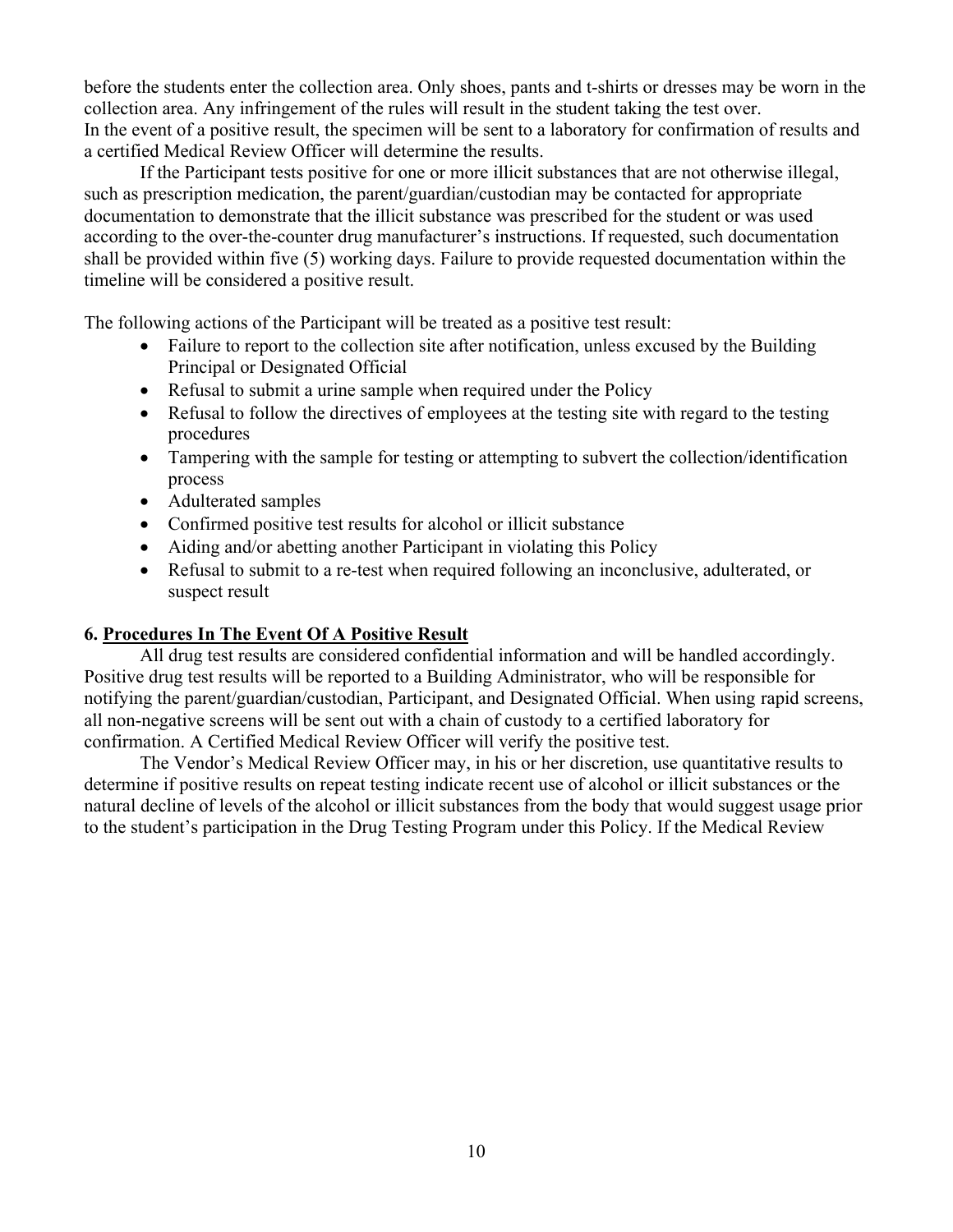Officer believes, in his or her discretion, that the quantitative levels determined to be above the established cutoffs do not reflect current use, then a negative result may be reported.

### **7. Consequences for a Positive Test**

#### First Violation

- An athlete or extracurricular participant will be suspended for the equivalent of  $40\%$  of the contests and/or performances of a multi performance extracurricular activity or season.
- The participant will not be permitted to try out or be involved in any single performance activities for a period of 45 school days.
- A participant who had driving privileges will not be permitted to drive/park a car on school property during the normal school day for a period of 20 school days. Students without a parking permit will not be issued a permit during this time period.
- A participant in multiple activities, i.e., athletics and driving, will have privileges suspended or limited as set forth above in each activity in which he/she participates.
- The participant will be included in the next three random drug tests. **The participant, parents, guardian, or custodian will be responsible for the costs associated with these tests.**
- The student will have to make an appointment with a certified chemical dependency counselor (or at an agency certified by the Ohio Department of Health or the Ohio Department of Alcohol and Drug Addiction Services) for chemical dependency assessment and then follow the recommendations of the counselor. **The parent/guardian/custodian is responsible for all expenses and for providing the school with documentation that the student completed all recommendations of the counselor.**
- Failure to comply will result in indefinite loss of privilege to participate in/suspension from activities and/or driving privileges until compliance is achieved.

#### Second Violation

- An athlete or extracurricular participant will be suspended for the equivalent of 100% of the contests and/or performances of a multi performance extra curricular activity or season.
- The participant will not be permitted to try out or be involved in any single performance activity for a period of 45 school days.
- A participant who had driving privileges will not be permitted to drive/park a car on school property during the normal school day for a period of 50 school days. Students without a parking permit will not be issued a permit during this time period.
- A participant in multiple activities, i.e., athletics and driving, will have privileges suspended or limited as set forth above in each activity in which he/she participates.
- The participant will be included in the next three random drug tests. **The participant, parents, guardian, or custodian will be responsible for the costs associated with these tests.**
- The student will have to make an appointment with a certified chemical dependency counselor (or at an agency certified by the Ohio Department of Health or the Ohio Department of Alcohol and Drug Addiction Services) for chemical dependency assessment and then follow the recommendations of the counselor. **The parent/guardian/custodian is responsible for all**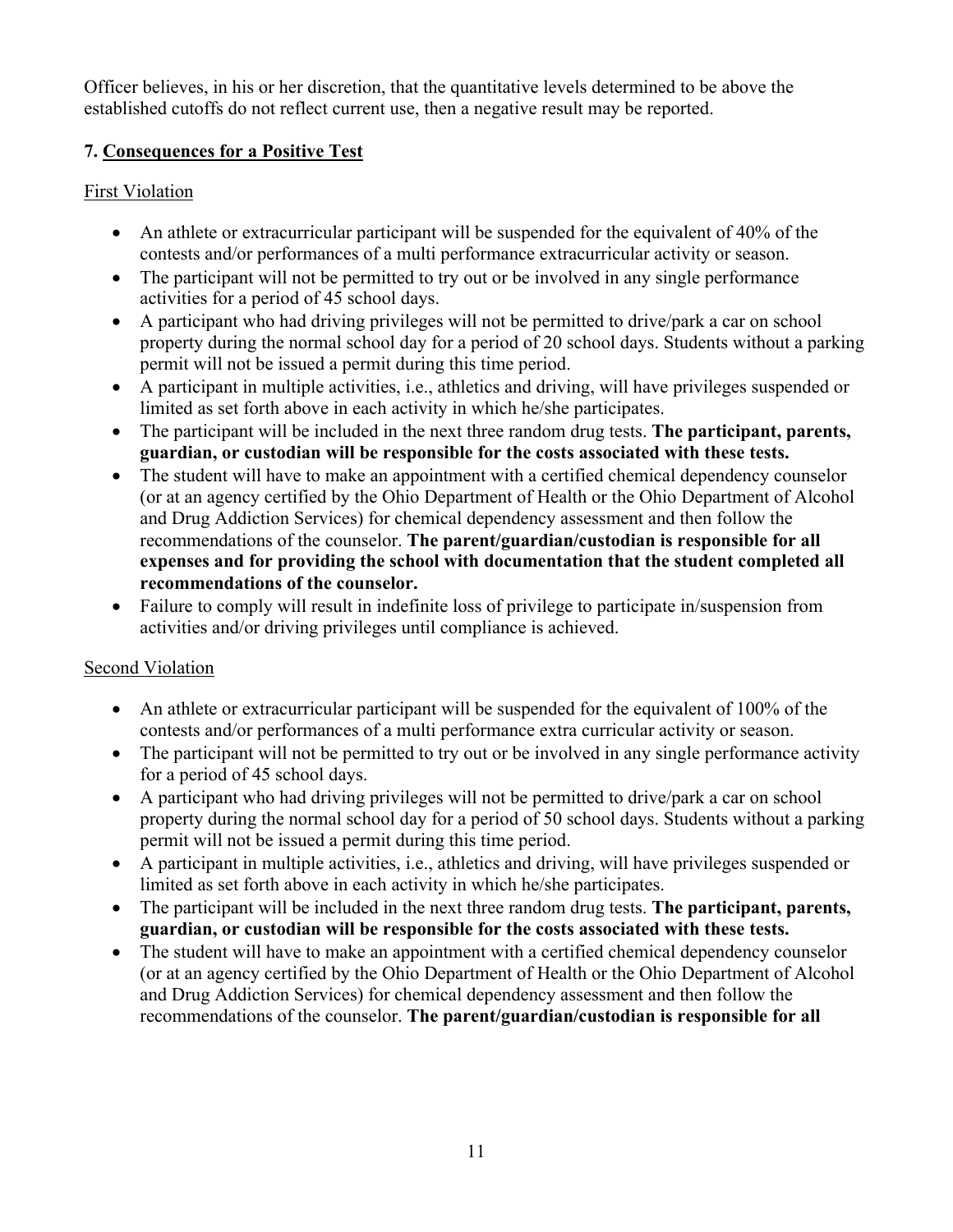**expenses and for providing the school with documentation that the student completed all recommendations of the counselor.**

• Failure to comply will result in indefinite suspension from activities and/or driving privileges until compliance is achieved.

# Third Violation

- An athlete or extracurricular participant will be suspended for a calendar year from participation in contests and/or performances of a multi performance extra curricular activity or season.
- The participant will not be permitted to try out or be involved in any single performance activity for a calendar year.
- A participant who had driving privileges will not be permitted to drive/park a car on school property during the normal school day for a period of 180 school days. Students without a parking permit will not be issued a permit during this time period.
- A participant in multiple activities, i.e., athletics and driving, will have privileges suspended or limited as set forth above in each activity in which he/she participates.
- The participant will be included in the next six random drug tests. **The participant, parents, guardian, or custodian will be responsible for the costs associated with these tests.**
- The student will have to make an appointment with a certified chemical dependency counselor (or at an agency certified by the Ohio Department of Health or the Ohio Department of Alcohol and Drug Addiction Services) for chemical dependency assessment and then follow the recommendations of the counselor. **The parent/guardian/custodian is responsible for all expenses and for providing the school with documentation that the student completed all recommendations of the counselor.**
- Failure to comply will result in indefinite suspension from activities and/or driving privileges until compliance is achieved.

# Fourth Violation

- The participant will be permanently suspended from participation in all extracurricular activities.
- The participant will permanently lose privileges to drive/park at school during the normal school day.

# **8 Self-Referrals**

Participants who have never previously had a positive result may self-refer for assistance one time, and only if they have not had a previous violation of this policy. However, such a referral must be made prior to the announcement/notification to the participant of a positive test. A self-referral participant will comply with the consequences of a first-violation within this policy, except that the suspension from activity and/or driving privileges will be reduced to the equivalent of 10% of the contests and/or performances of a multi-performance extracurricular activity or season and there will be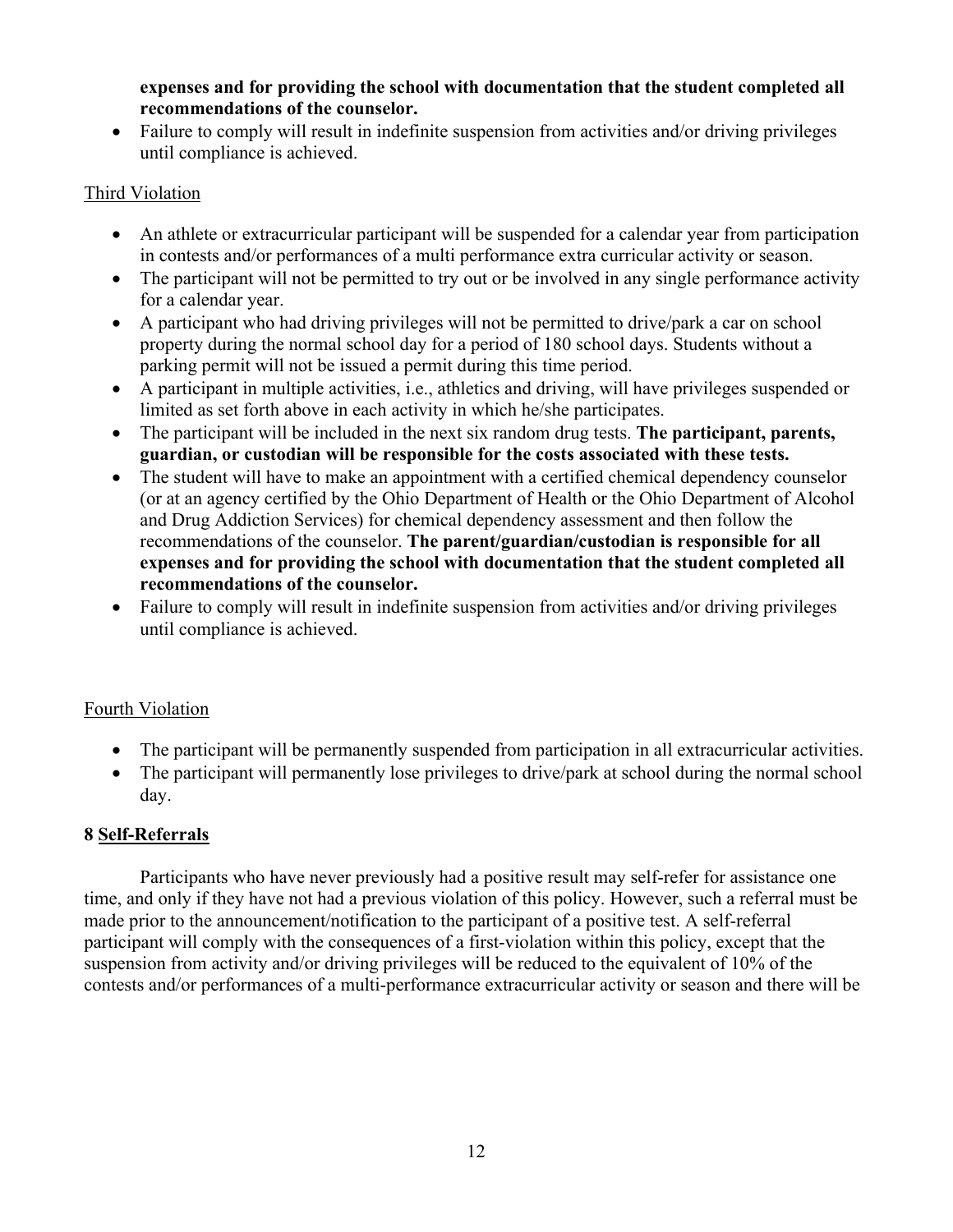no forfeiture of tryouts and driving privileges. The participant will still be entered into the next three random tests, and must complete the counseling requirements for a first violation.

If there is a violation following self-referral, it will be treated as a second positive result. A Participant may only self-refer one time while a student at River Valley Local Schools.

#### **9. Non-Punitive Nature Of Policy**

No participant will be penalized academically for testing positive for alcohol or illicit substances. The results of drug tests pursuant to this policy will not be documented in any student's academic records. Information regarding the results of drug tests will not be disclosed to criminal or juvenile authorities absent legal compulsion by valid and binding subpoena or other legal process, which the River Valley Local School District Board of Education will not solicit. In the event of service of any such subpoena or legal process, the student and the student's custodial parent, legal guardian, or custodian will be notified as permitted by law.

#### **10. Assessment of River Valley's Drug Testing Program**

This program will be evaluated at the end of each year to determine whether changes need to be made.

#### **XIV. Behavioral Expectations**

As noted above, student athletes are subject to the Student Code of Conduct set forth in the high school and/or middle school handbook, as well as the standards of conduct specific to athletes set forth in this handbook, and individual athletic teams at River Valley. The following offenses may result in disciplinary action by a coaching staff or the River Valley administration, up to and including suspension, removal from the team, or other disciplinary action:

- Unexcused practice absences, or lack of communication regarding practice absences.
- Late arrival for practices, team functions, games or team buses.
- Violation of the transportation policy.
- Disrespectful behavior to any faculty, administrator, or school employee at any site.
- Major offenses, such as assault/fighting, theft, vandalism, etc.
- Rebellious or poor attitude toward any teammate, team manager, or coaching staff member.
- Hazing, bullying, or intimidating other members of a team.
- Profanity directed towards any faculty, administrator, school employee, official, or coaching staff member.
- Unsportsmanlike conduct during a contest or scrimmage.
- Improper care of uniforms, or damaging of district property at home or away sites.
- Any behaviors deemed to be inappropriate by a coaching staff or the administration can be disciplined in accordance with this handbook.

#### **XV. Sportsmanship Expectations**

When River Valley students participate in athletics, their conduct reflects on the District and each student is expected to accept the seriousness of this responsibility. Students should refrain from taunting, trash talking, and making derogatory remarks to others. At all times, all River Valley students